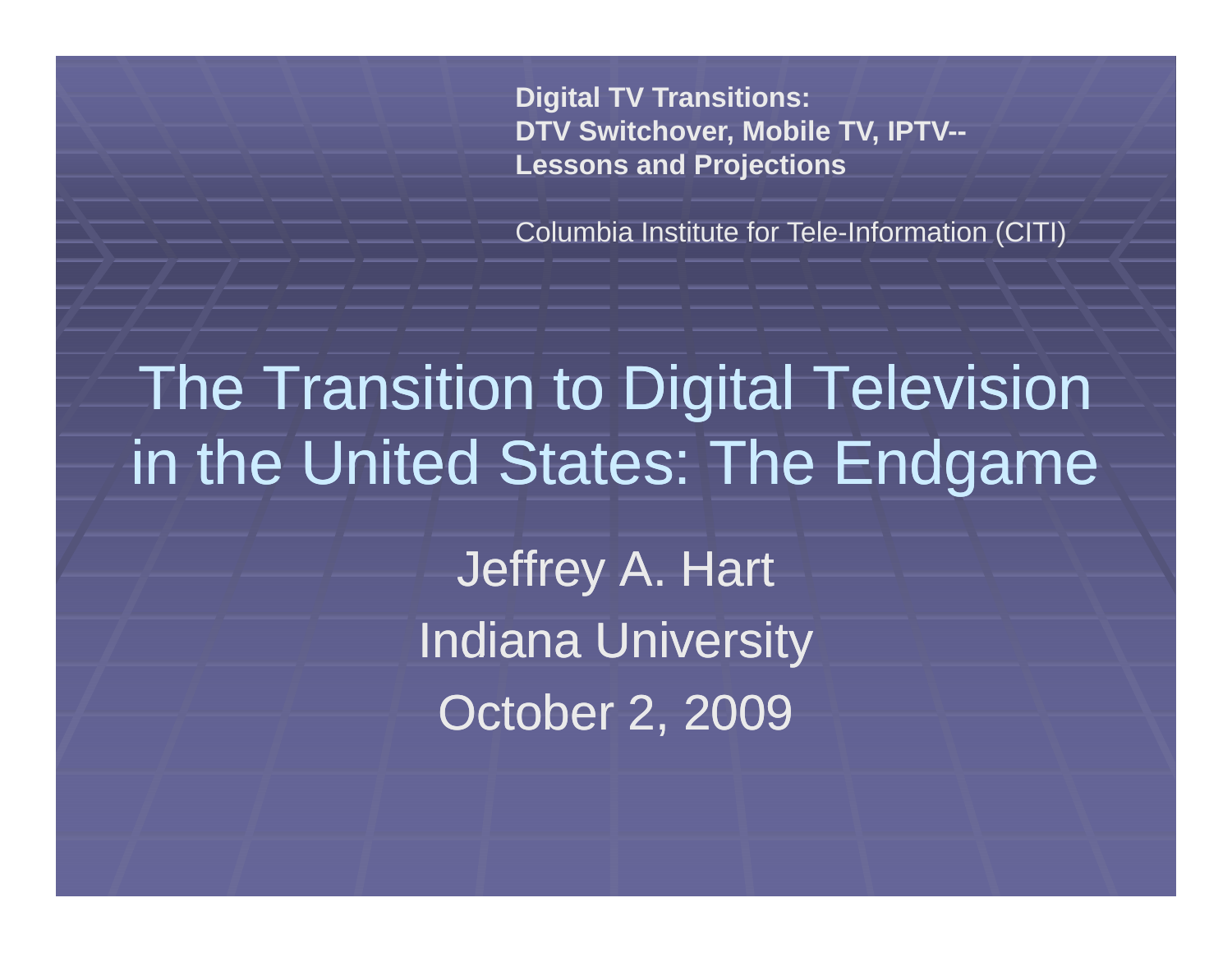# Plug for Book

## **Copyrighted Material** Technology, Television and Competition

The Politics of Digital TV

Jeffrey A. Hart

Cambridge University Press 2004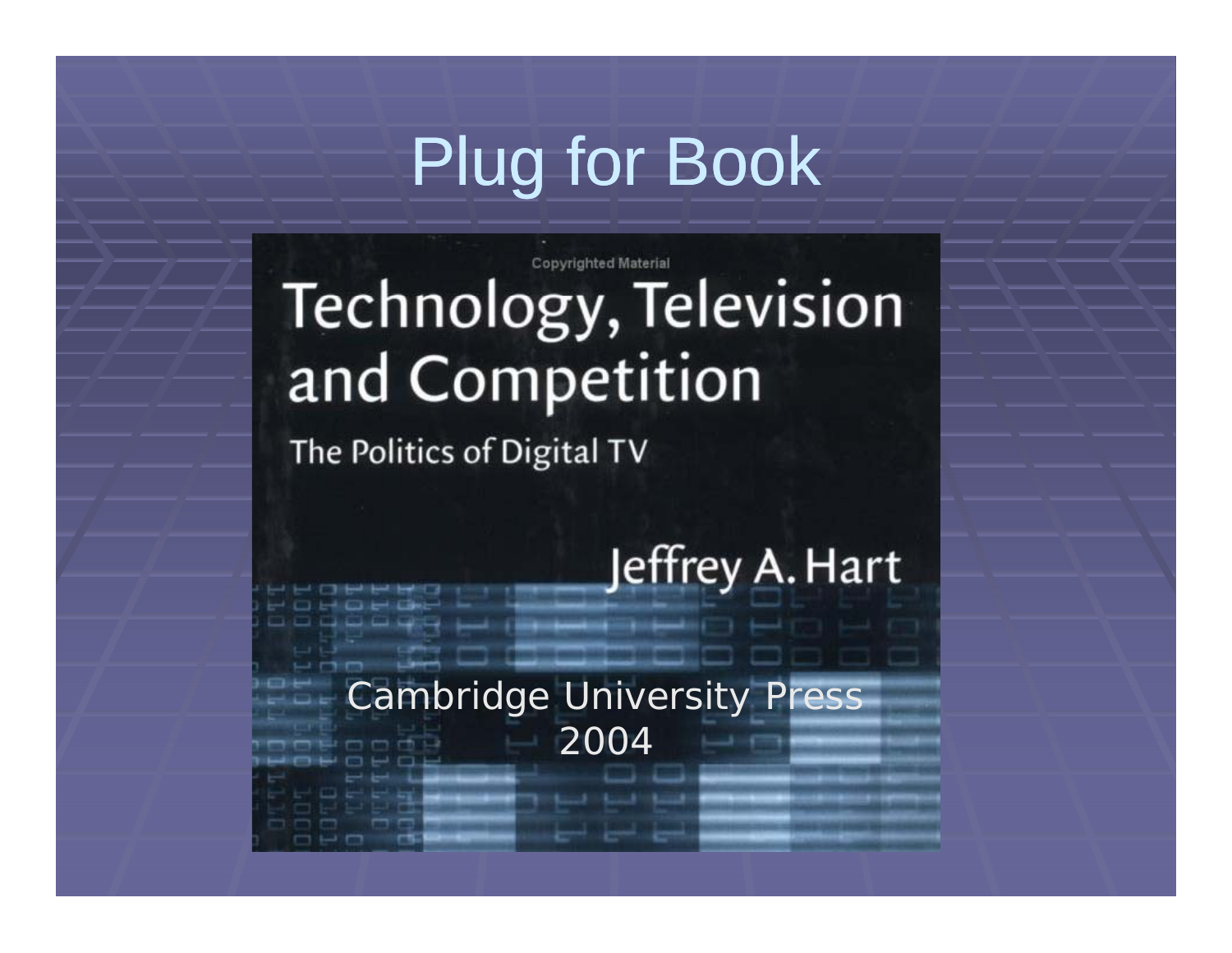# Other Important Books ■ Joel Brinkley, <u>Defining Vision</u> **Nichel Dupagne and Pete Seel, High-**Definition Television: A Global Perspective **Hernan Galperin, New Television, Old +** Politics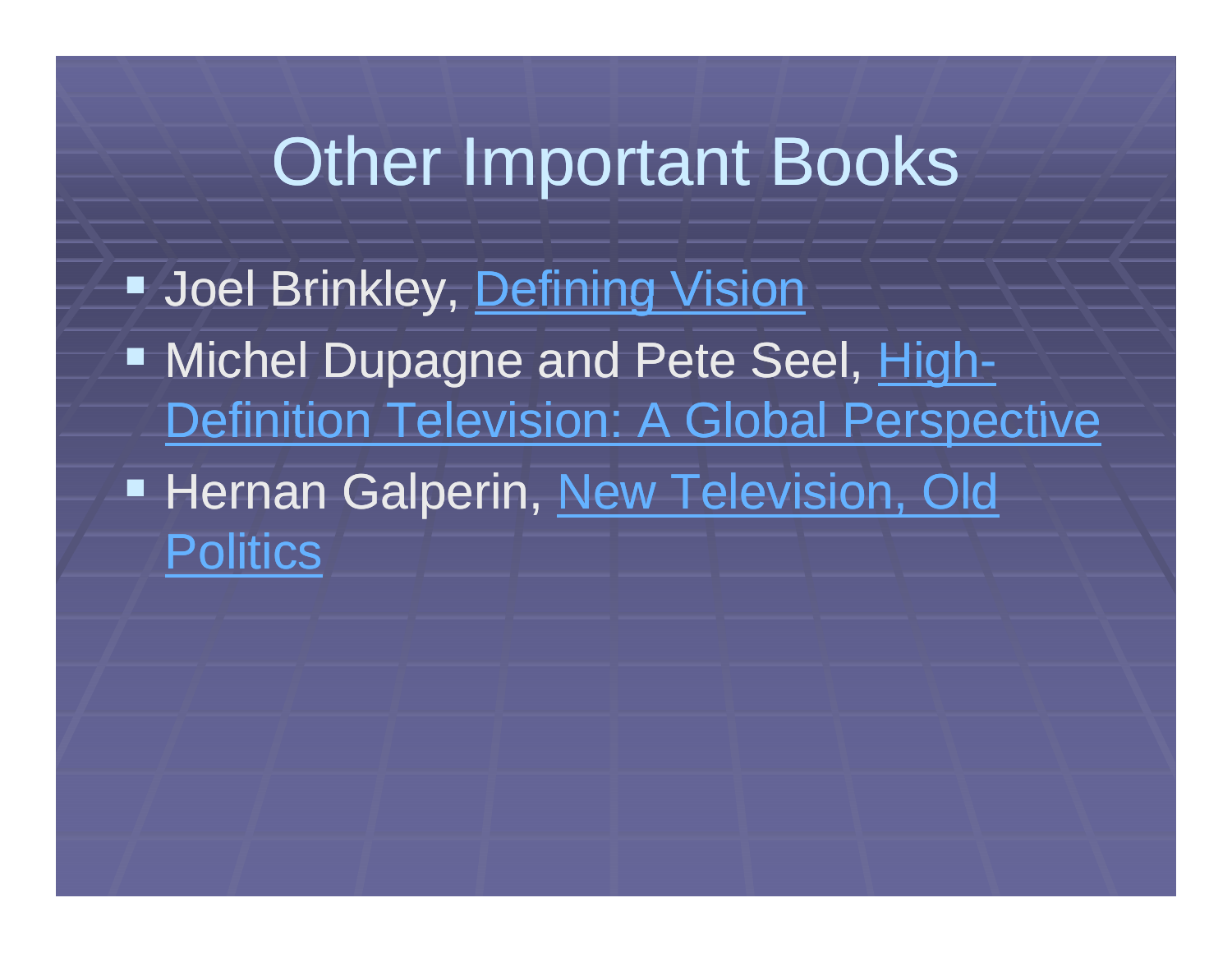# Plug for New Journal



### International Journal of Digital Television

Editor: Michael Starks, Oxford Associate Editors: Jeffrey Hart, Indiana University Jock Given, Swinburne University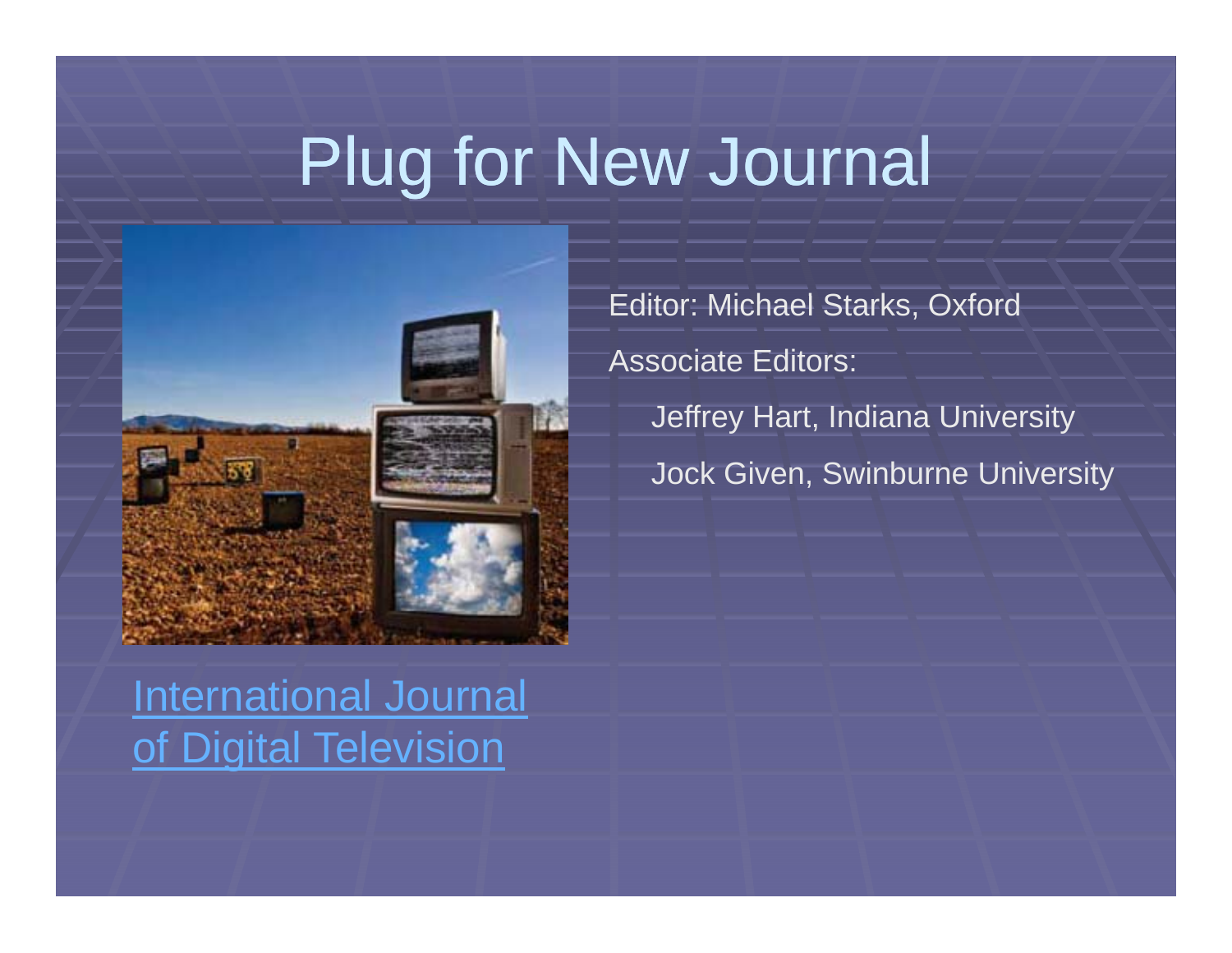US Response to Japanese and European HDTV Standards ■ US rejected MUSE/Hi-Vision in 1988 after initial support ■ FCC decided to back a digital TV standard in 1993 " US digital standards specified in FCC decisions in 1996 and 1997



Al Sikes



Reed Hundt

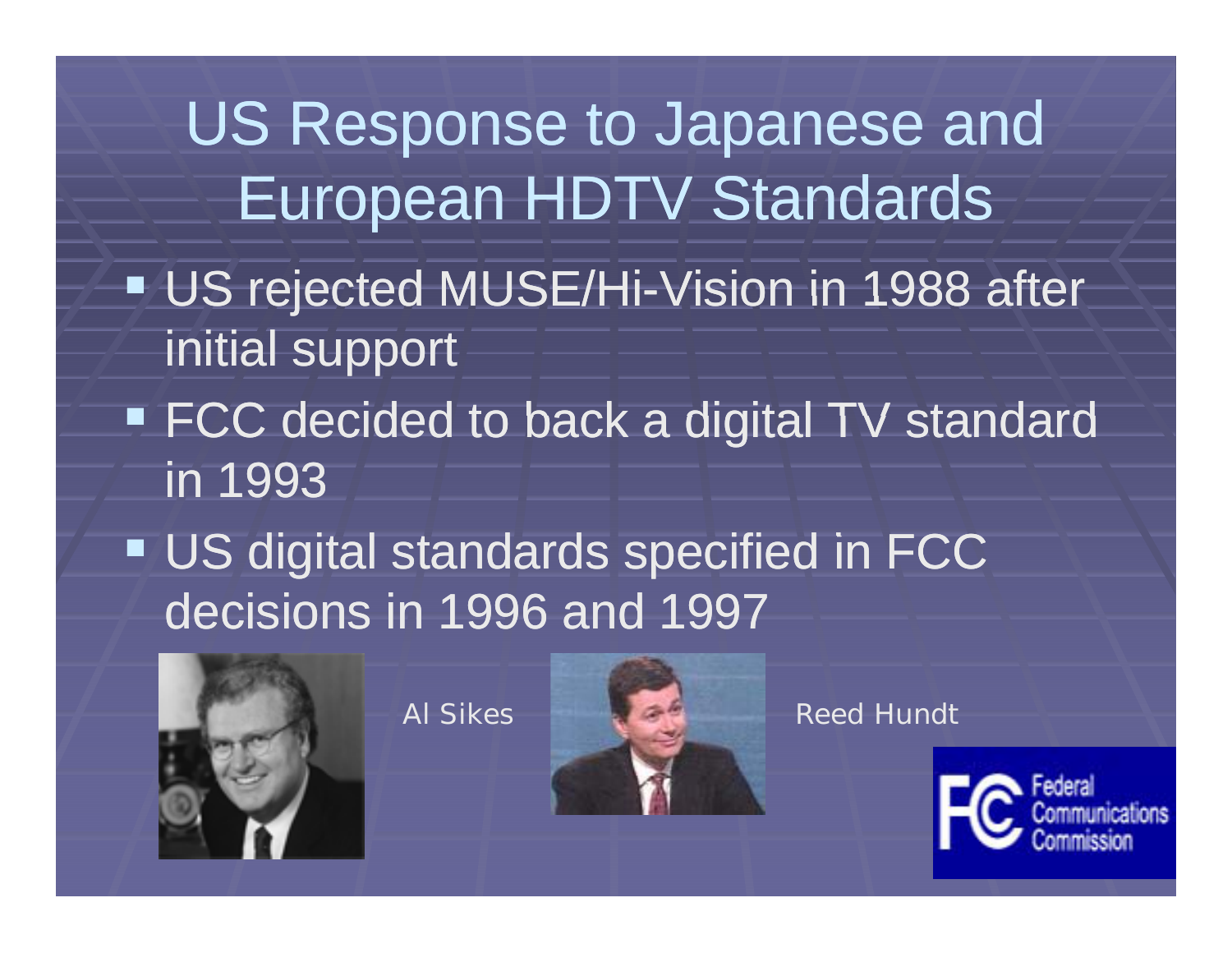#### FCC DTV Standards Decisions as of 1996 and 1997

#### • Multiple DTV formats:

- 480i and 480p
- 720i and 720p
- **1080i and 1080p**



- All ATSC tuners must decode all formats; Broadcasters can pick and choose what format to broadcast
- All new TVs must have ATSC tuners by the end of 2007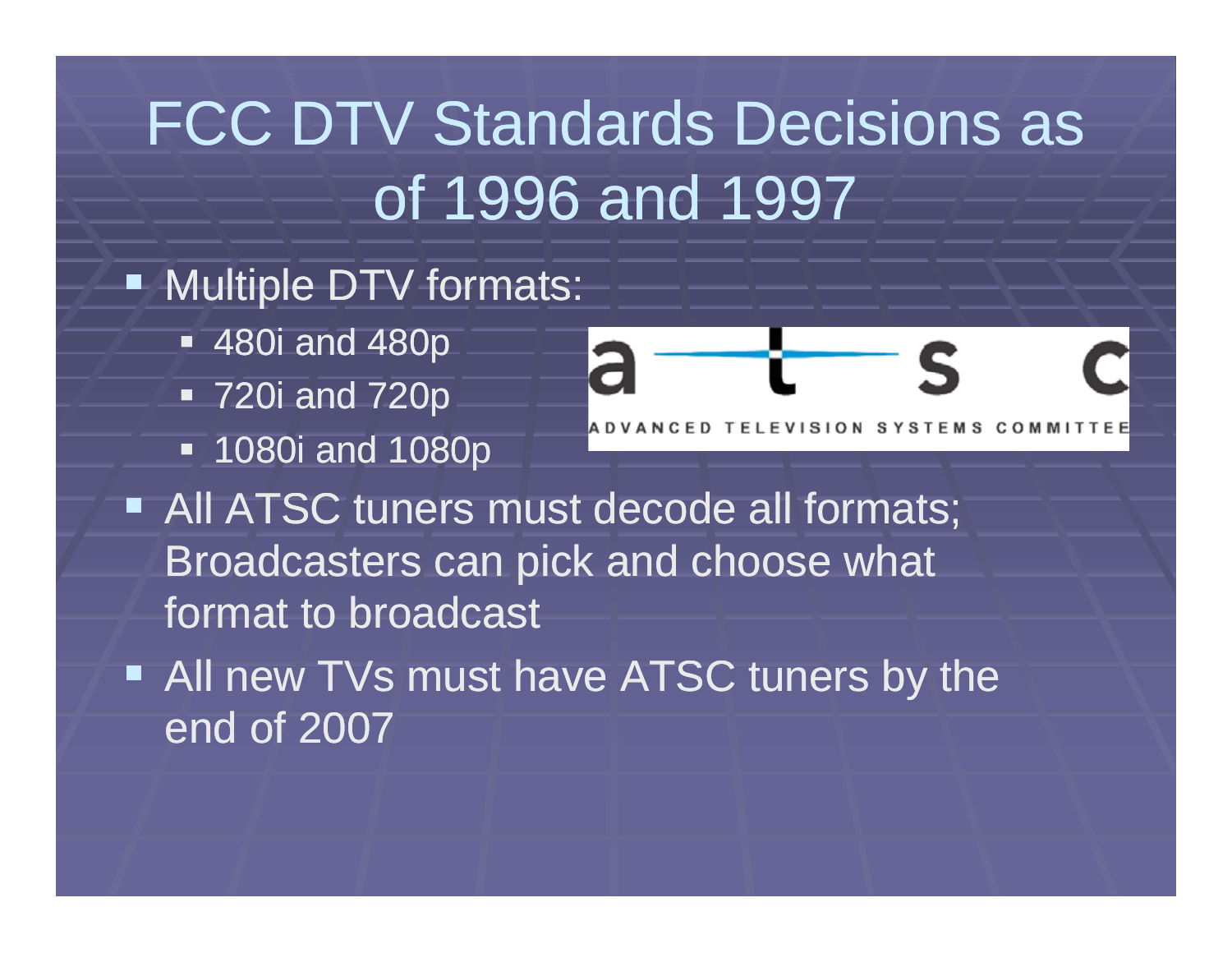#### Sinclair Challenges 8 8-VSB

- **In 1999 Sinclair Broadcasting questioned** the ATSC's choice of 8-VSB (Video Side Band) modulation of the over-the-air signal and petitioned the FCC for adoption of COFDM (used in the European DVB system) instead
- **Although the FCC eventually denied the** petition, planning for the transition to digital TV was delayed for about 2 years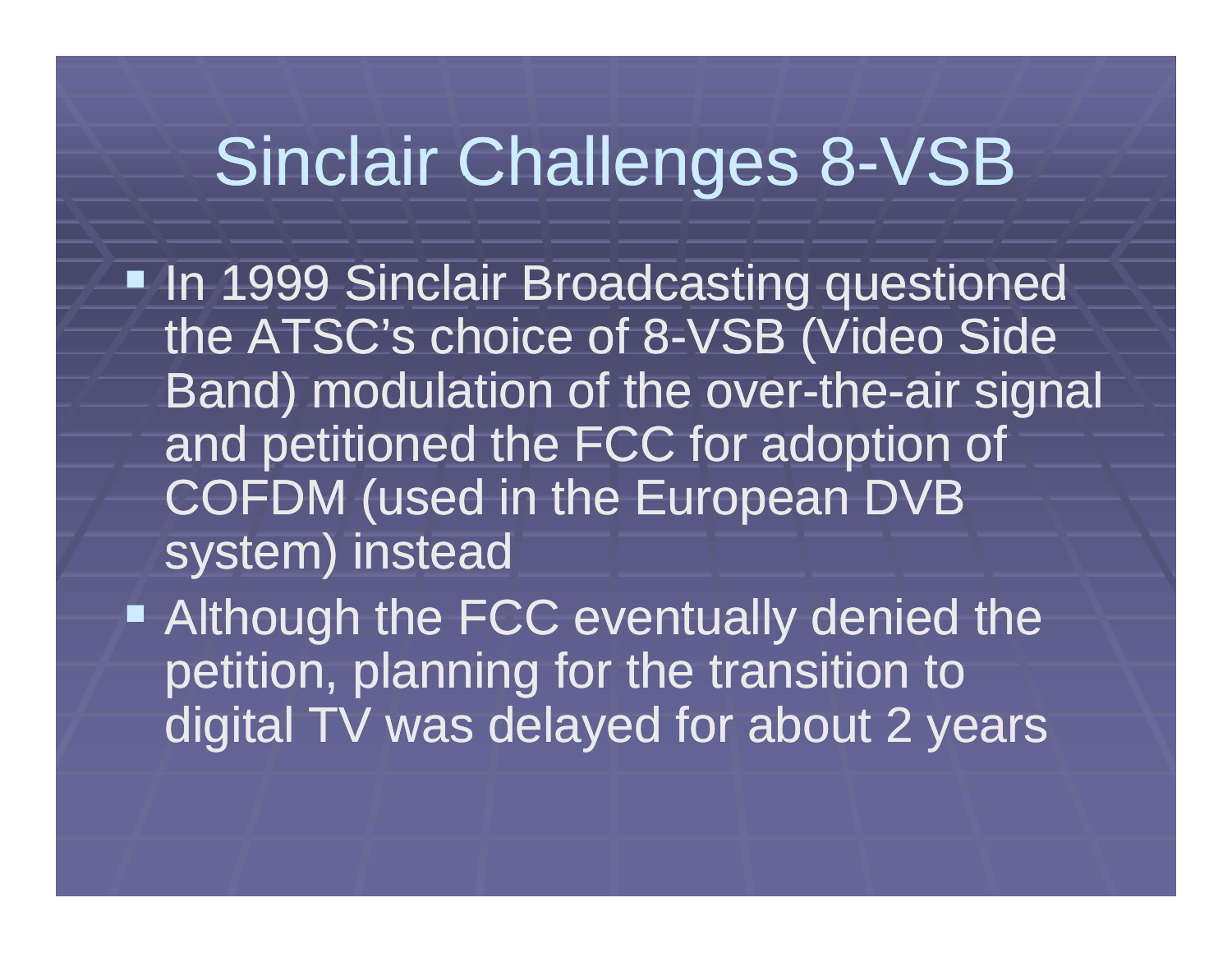# Digital-Cable-Ready TVs and the **CableCard**

- CEA/NCTA Memorandum of Understanding in December 2002 calls for a "plug and play" format for one-way signals from cable to DTV sets
- FCC adopted the approach formally in September 2003
- FCC recommended the CableCard system
- Cable operators did not agree with proposals for two-way systems, despite set manufacturers preferences for them to do so

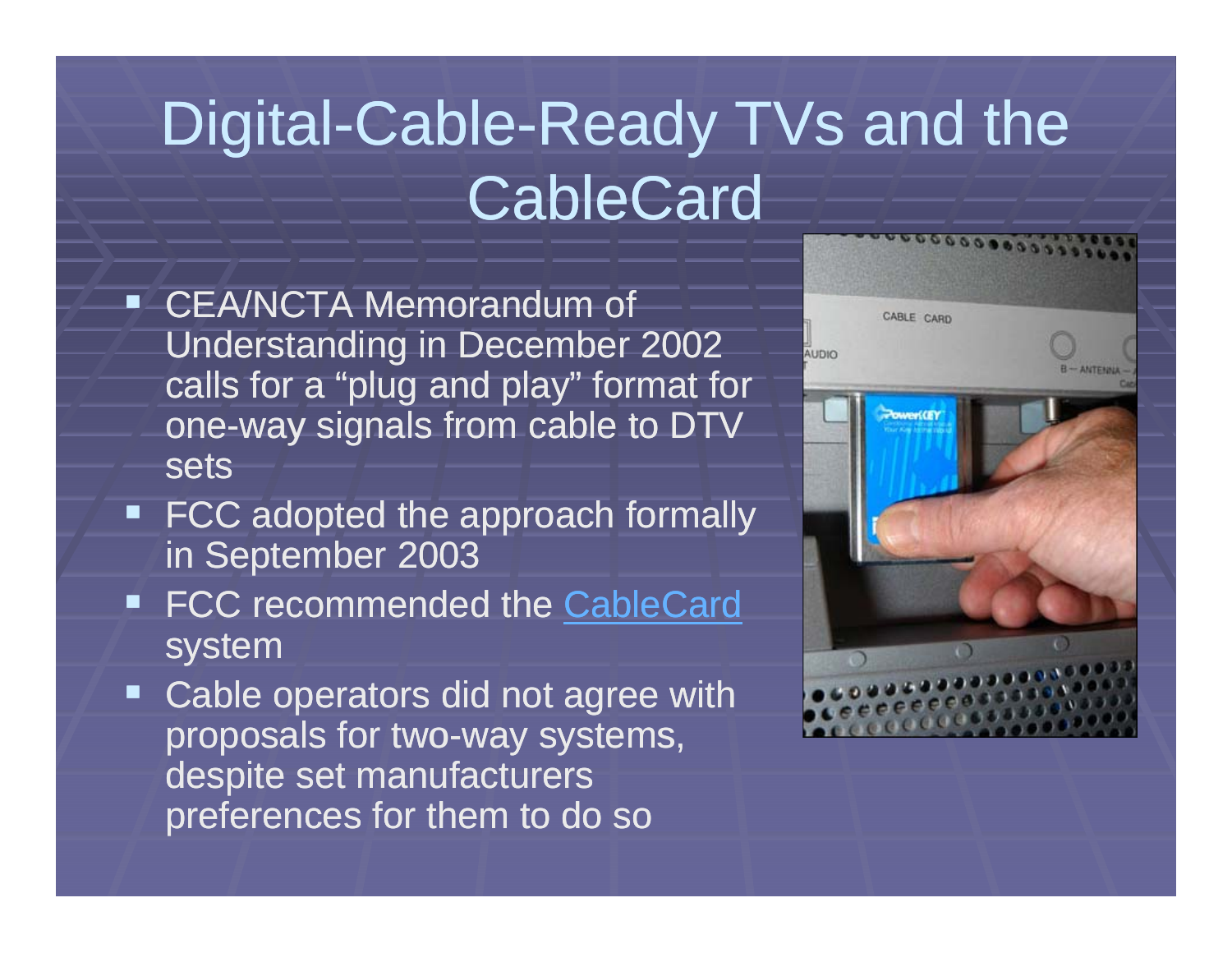Switchover Decisions during the Bush Administration ■ Set a deadline of Feb. 17, 2009 ■ Created and funded the converter box program **Set up education programs** ■ Worked with industry, NGOs, and other organizations to ease the transition for the most vulnerable members of society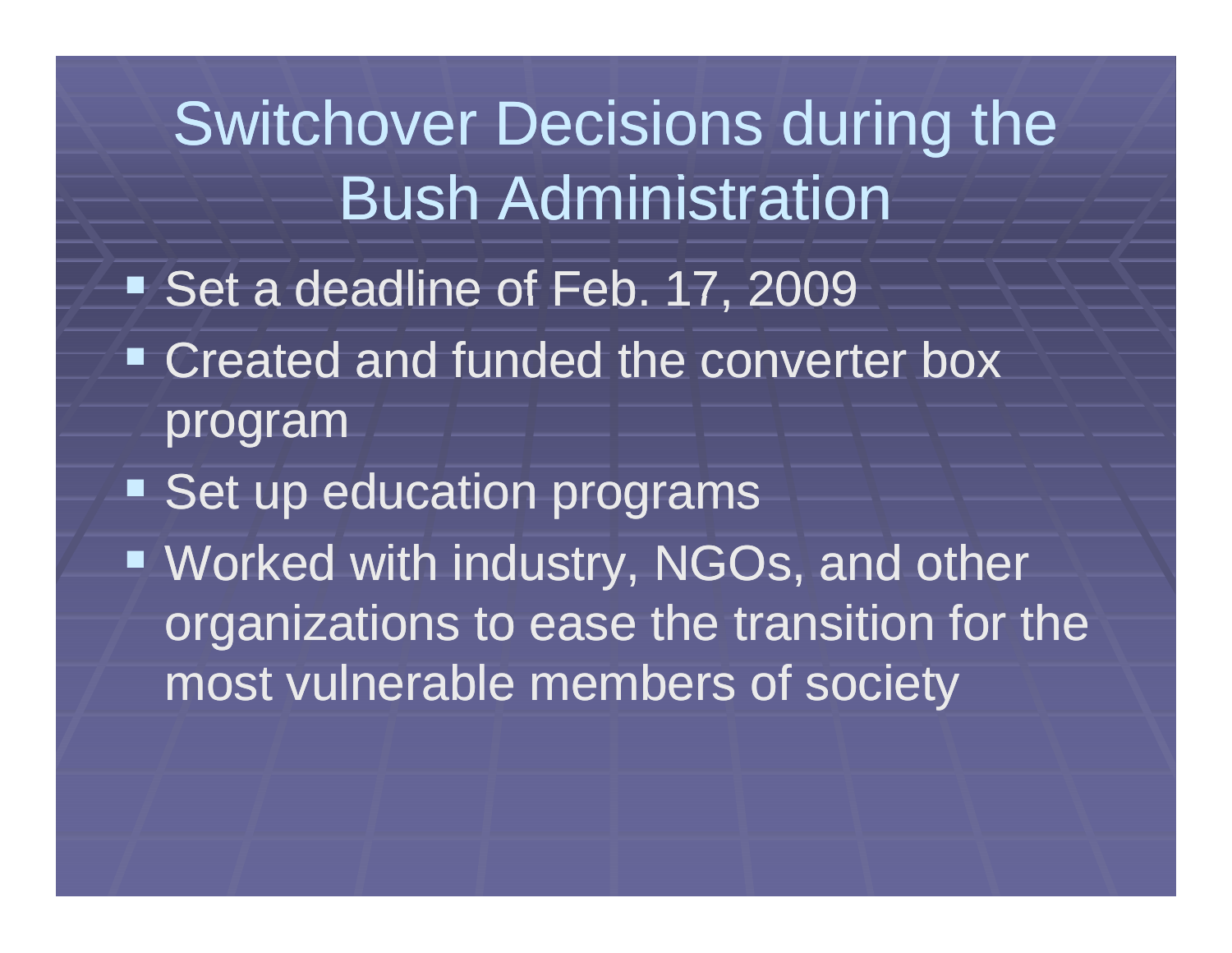# The FCC in 2004



L to R: Kevin Martin, Kathleen Abernathy, Michael Powell, Michael Copps, and Jonathan Adelstein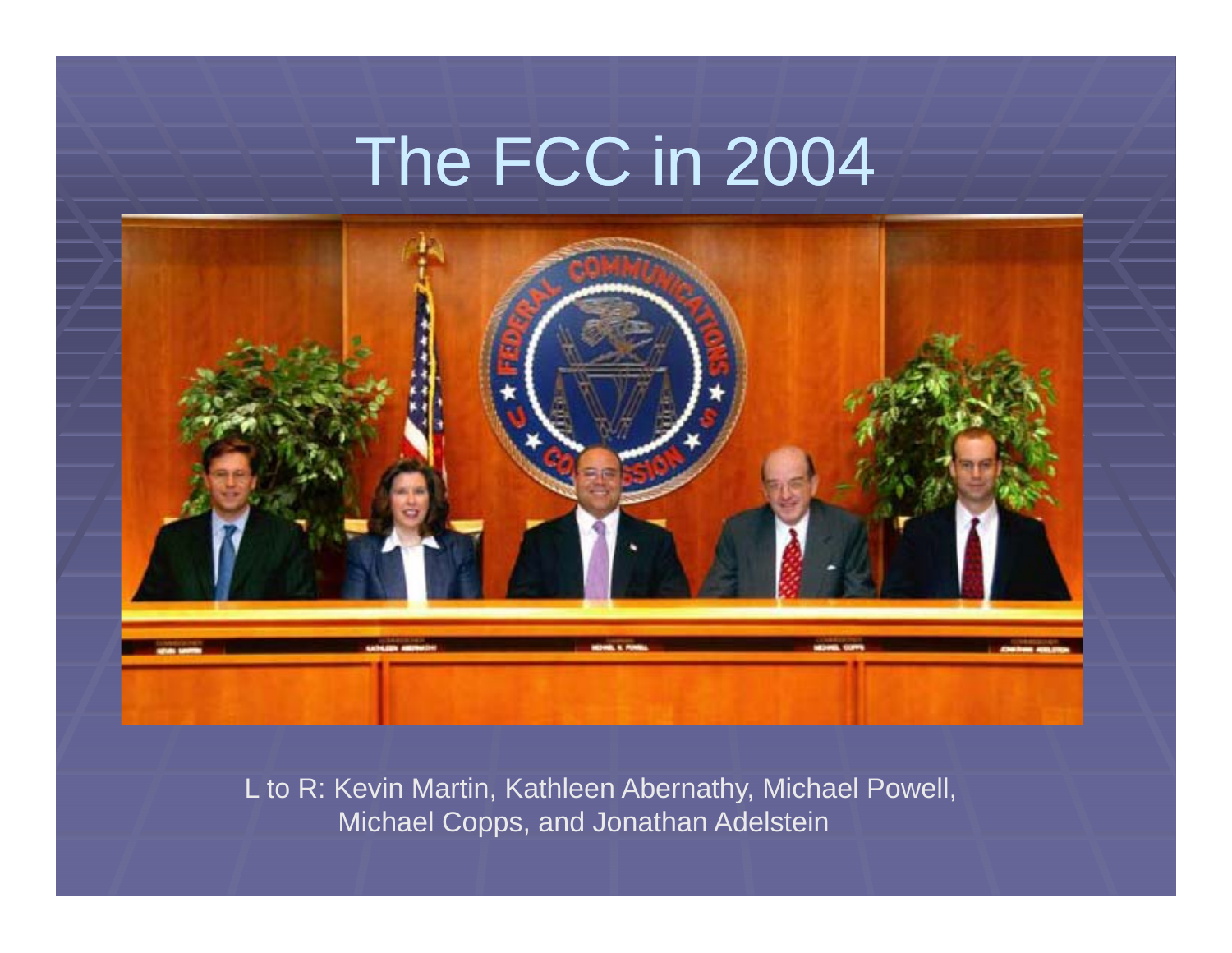# The FCC in 2008



Left to right Commissioners Tate (dissented on Comcast order), Copps (for), Chairman Martin (for), Adelstein (for), McDowell (dissented).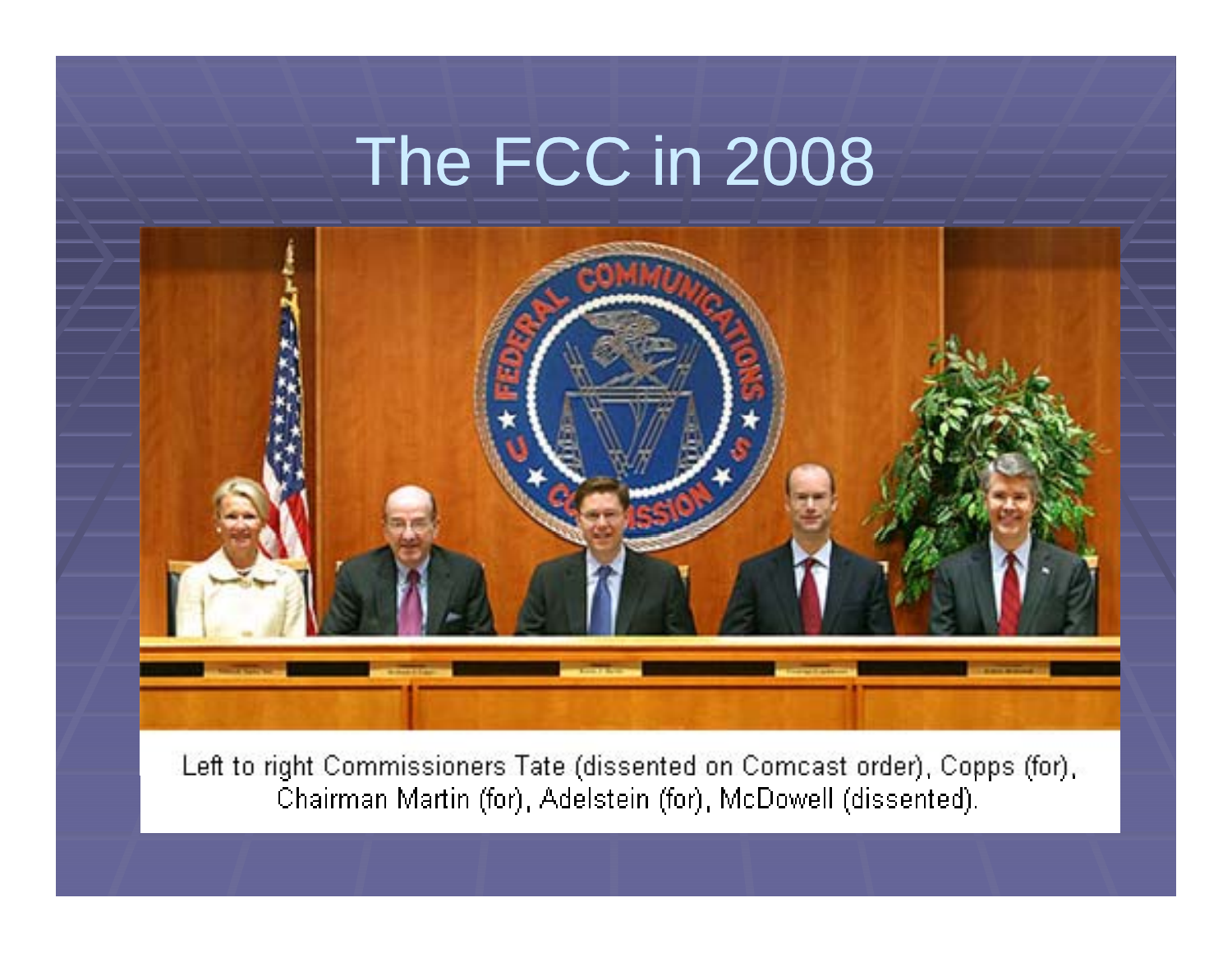# Converter Box Program

- Authorized in the Authorized in the<br><u>Digital T**ele**wision</u> Transition and Public Transition and Public Safety Act of 2005 Safety Act of 2005
- **E** Administered by the **National** Telecommunications Telecommunications and Information Administration (NTIA) Administration

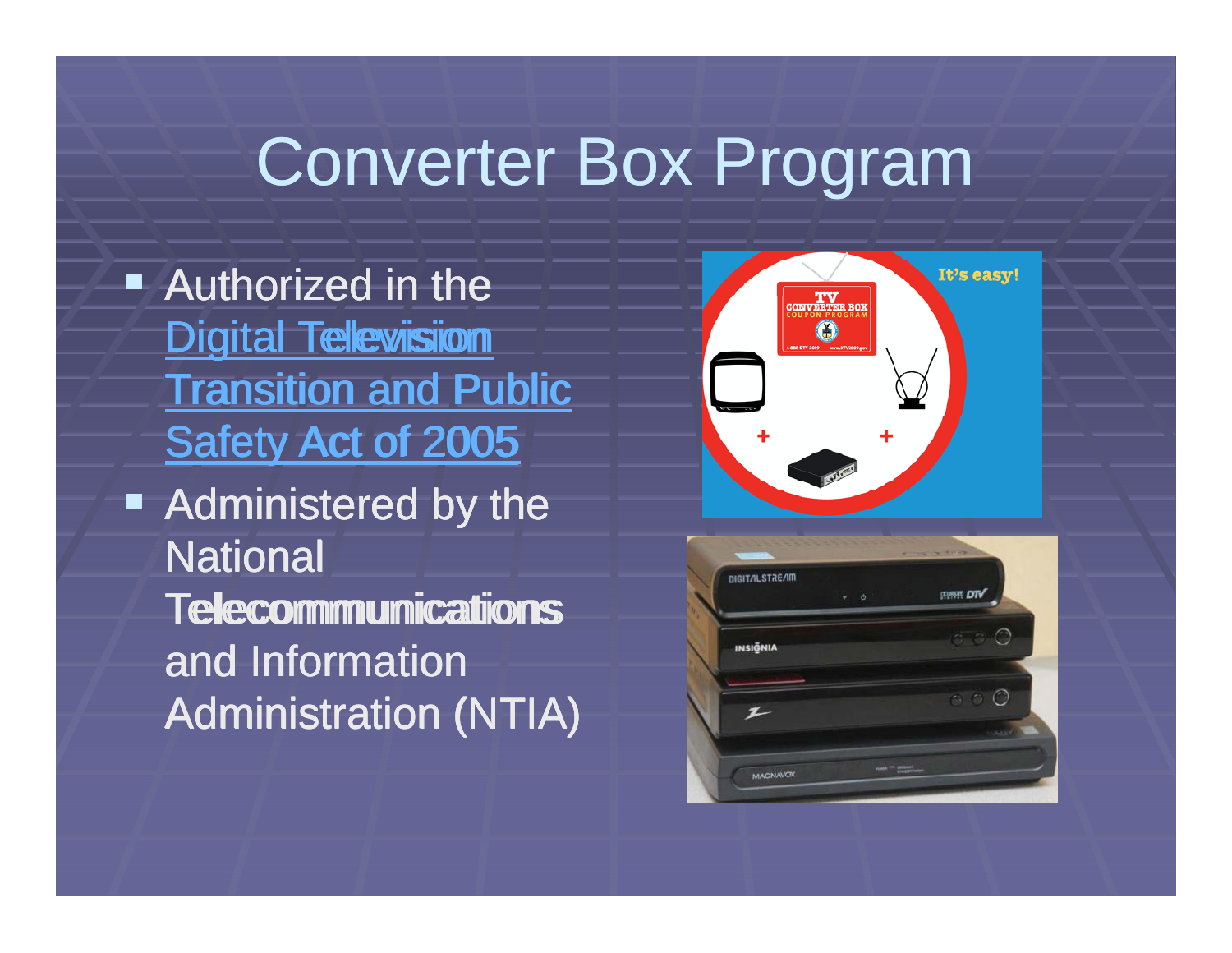## Converter Box Controversies

- **Under funded NTIA refused to issue** more coupons when people failed to redeem them
- Retailers were slow to stock converters or did not honor coupons when presented



Meredith Baker, NTIA administrator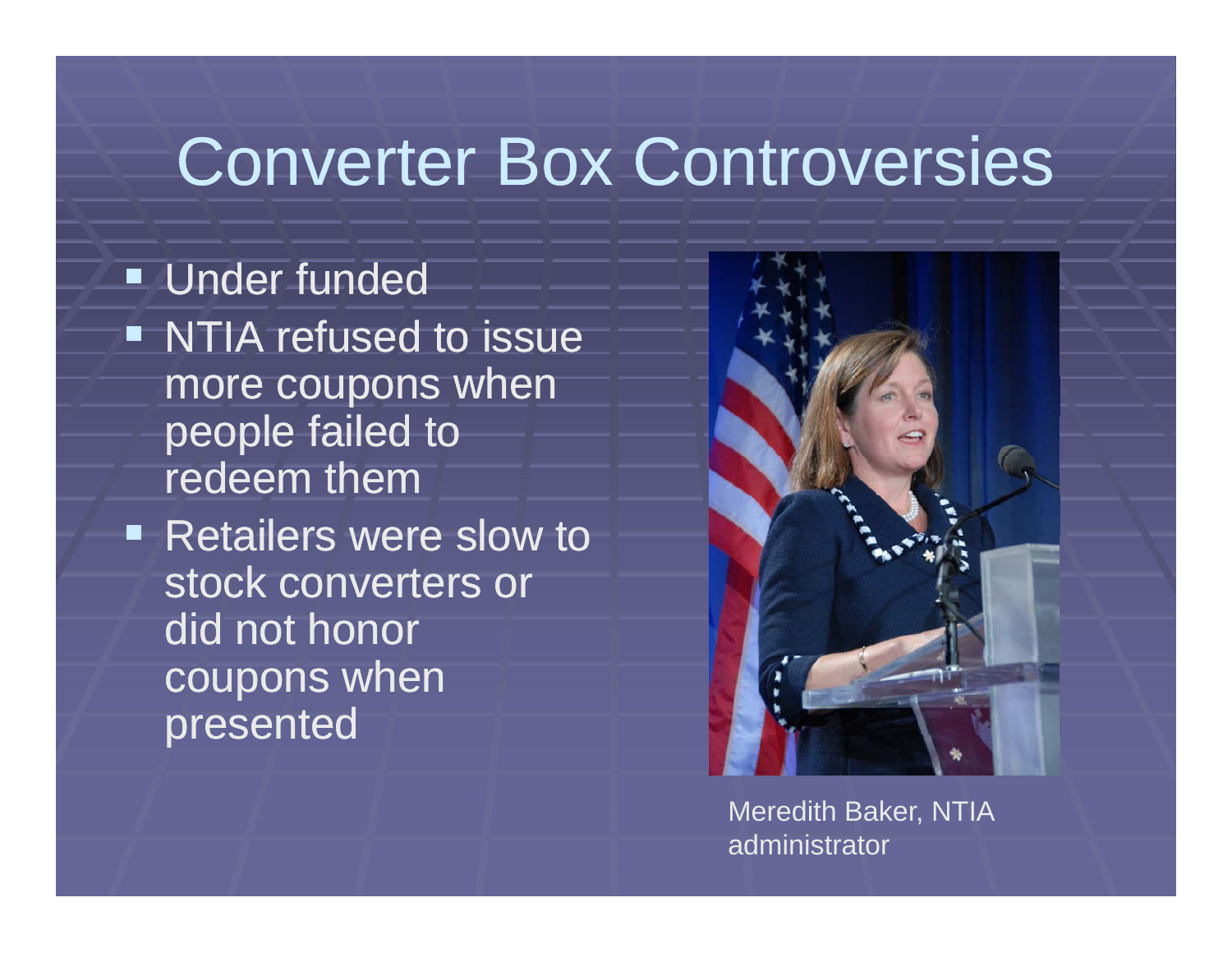# Education Program

- $\blacksquare$  Initially left too much to industry and possibly under funded
- **Polls showed people did not understand** the transition
- Nielson data on ownership of DTV-ready sets by people who depended on over-theair broadcasts showed many were "unready" for the transition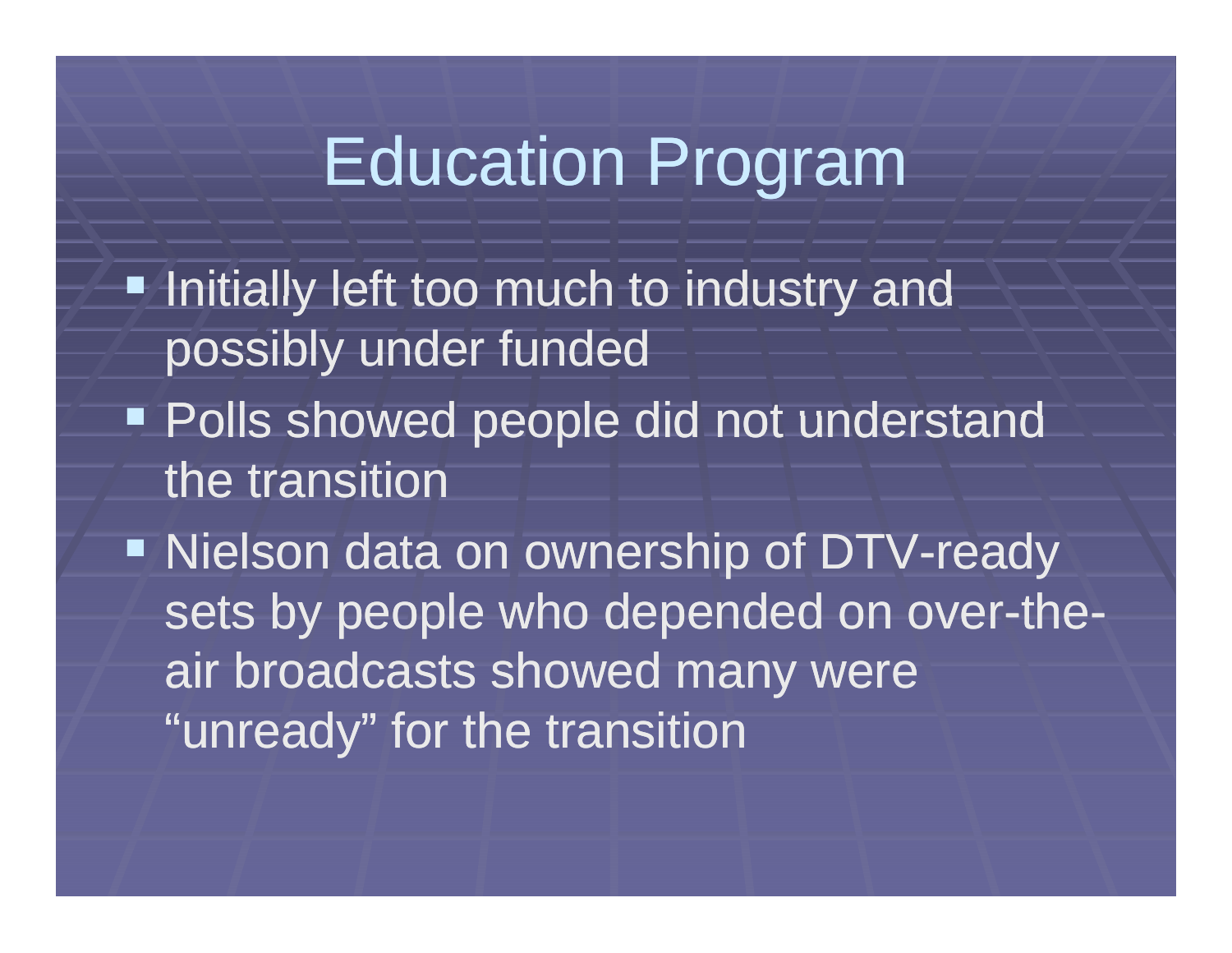## Obama Weighs In

**Podesta letter of November 2008 supports** passage of a bill to delay transition from February 2009 to June 2009

**Funding of converter box program** increased using stimulus package funds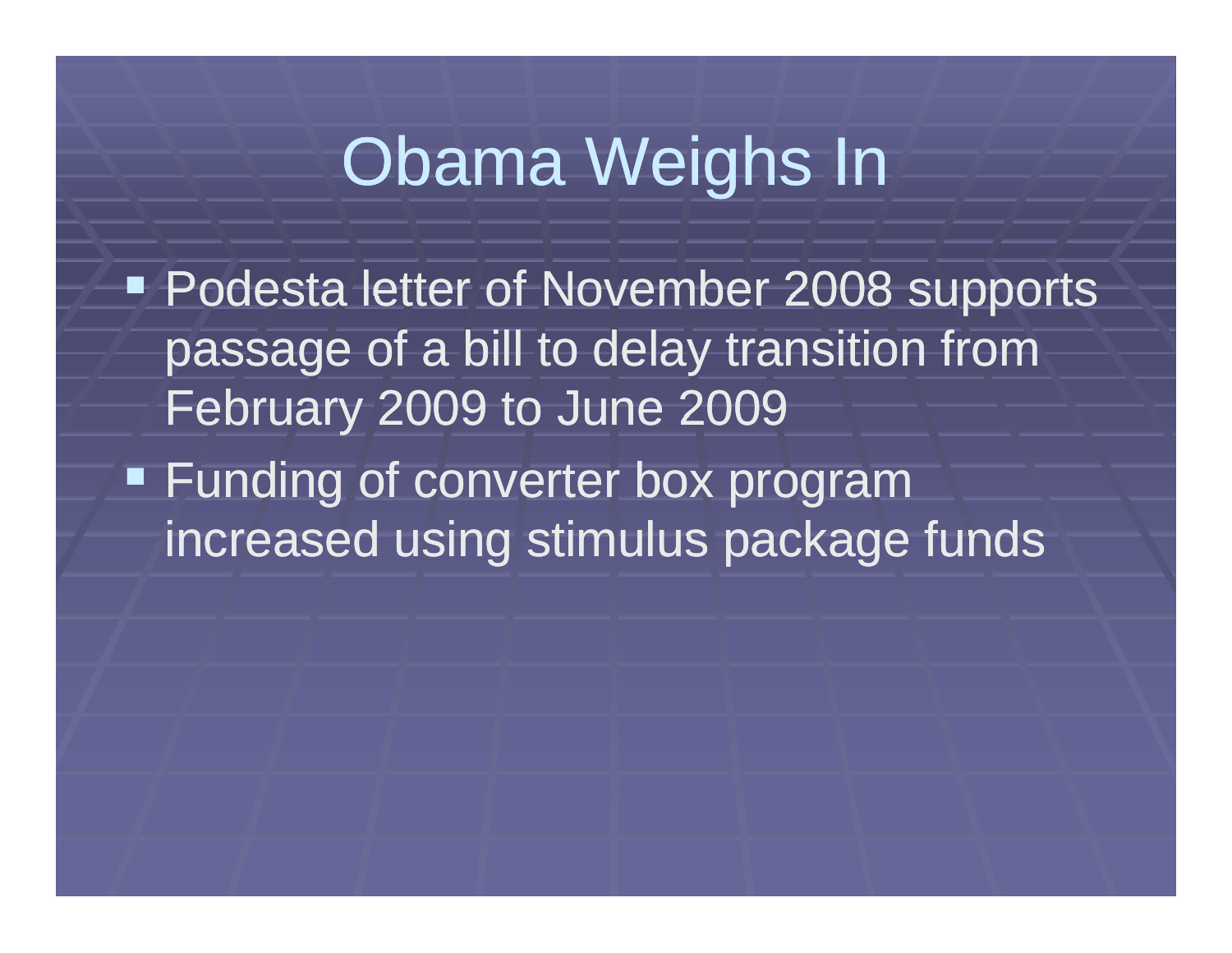# Obama Statement, Feb. 2009

**" "Millions of Americans, including** those in our most vulnerable communities, would have been left in the dark if the conversion had gone on as planned, and this solution is an important step i forward as we work to get the nation ready for digital TV..."

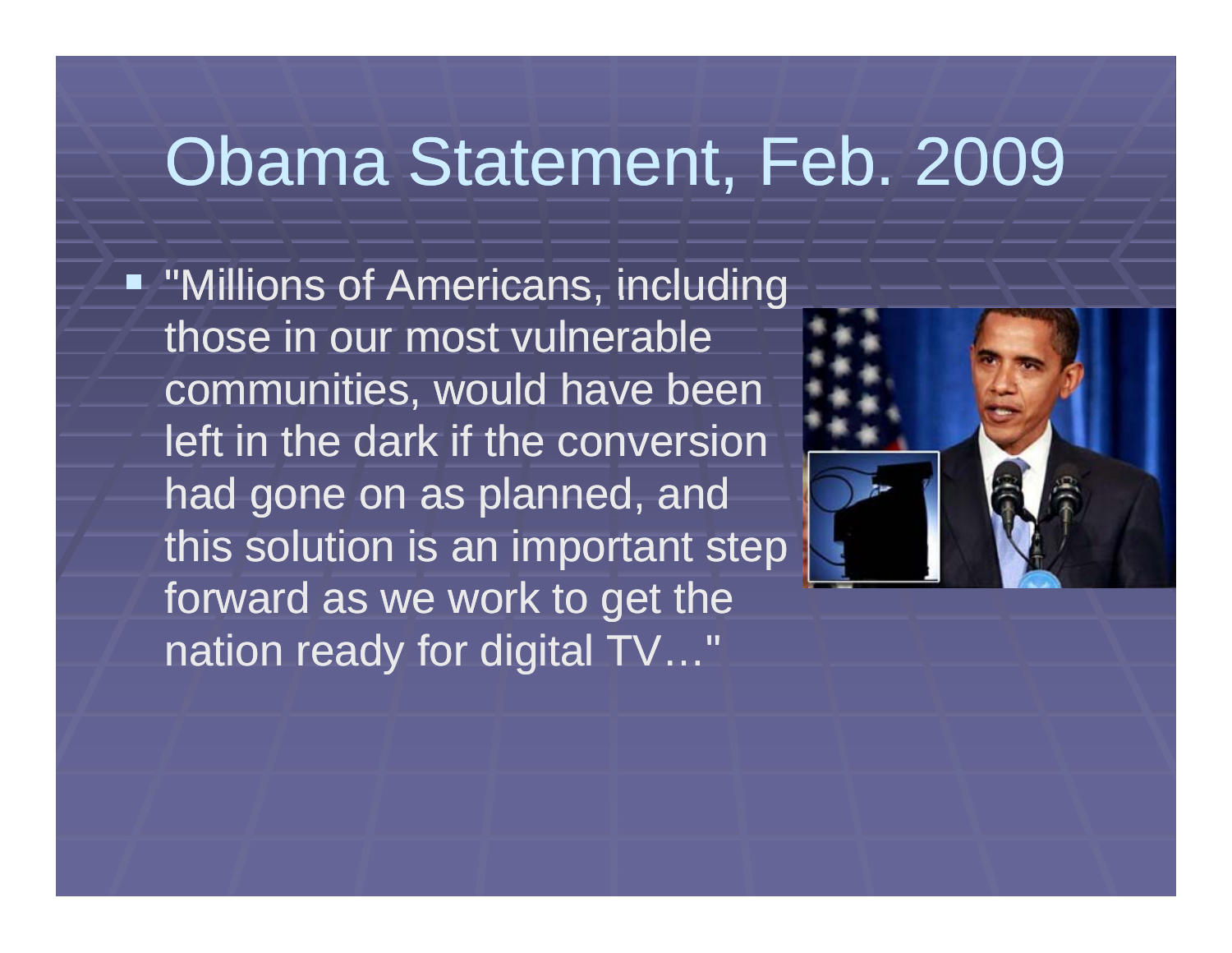# Percentage of Households Unready for Analog Switch-Off



Source: The Nielson Company.